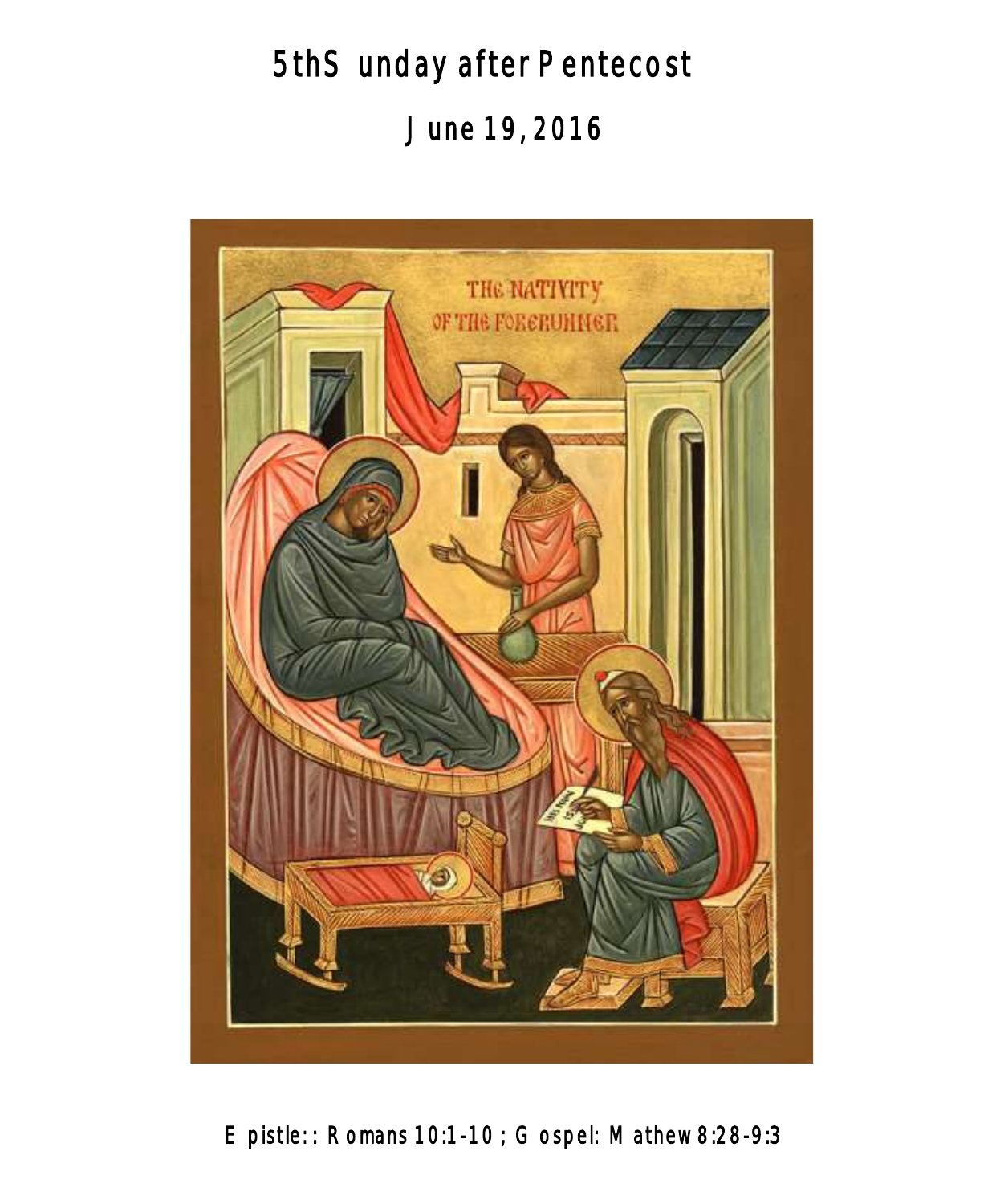



**Holy Protection of Mary Byzantine Catholic Eparchy of Phoenix Our Lady of Perpetual Help Byzantine Catholic Church Bishop: His Grace Gerald N. Dino**

**Father Artur Bubnevych, Pastor Rectory (505) 268-2877 abbaolph@gmail.com**

**Father Christopher Zugger (pastor emeritus) (505) 256-1787 Frchris.zugger@gmail.com www.frchriszugger.com** 

## **1837 Alvarado Dr. NE Albuquerque, New Mexico 87110**

**Parish office: (505) 56-1539 Fax: (505) 256-1278 www.olphnm.org**

#### **SCHEDULE:**

SUNDAY: Rosary 8:30 am Festal Matins 9:00 am Divine Liturgy 10:00 am

Wednesday: OLPH Devotions 5:30 pm

Friday: Divine Liturgy 6:00 pm

Saturday: Great Vespers 5:00 pm Divine Liturgy 6:00 pm

#### **OFFICE HOURS:**

Monday—10:00 am—4:00 pm *Tuesday , June 21 to Thursday, June 30—office closed* 

**THEOSIS:** 2nd & 4th Thursday pot luck dinner 6:00 pm Bible Study 7:00 pm

**Confession (Mystery of Reconciliation**): 9:15—10:00 am on Sundays, before or after weekday Liturgies, or by appointment with Father

**Mysteries of Baptism/Chrismation/Eucharist**: Must be arranged three months in advance. (Pre-Jordan requirement)

**Mystery of Crowning:**  Must be arranged six months in advance ( Pre-Cana requirement)

**Sick and Shut-Ins:** It is the family's responsibility to notify the parish office when a parishioner is in the hospital or confined to home because of sickness or old age. Father will bring the confined person the Holy Mysteries on a regular basis. It is recommended that one receive the Anointing of the Sick before any major surgery. Please don't let the priest be last to know that someone is ill!

**Eastern Christian Formation Program**: All grades meet every Sunday after Liturgy for 45 minutes (September through May)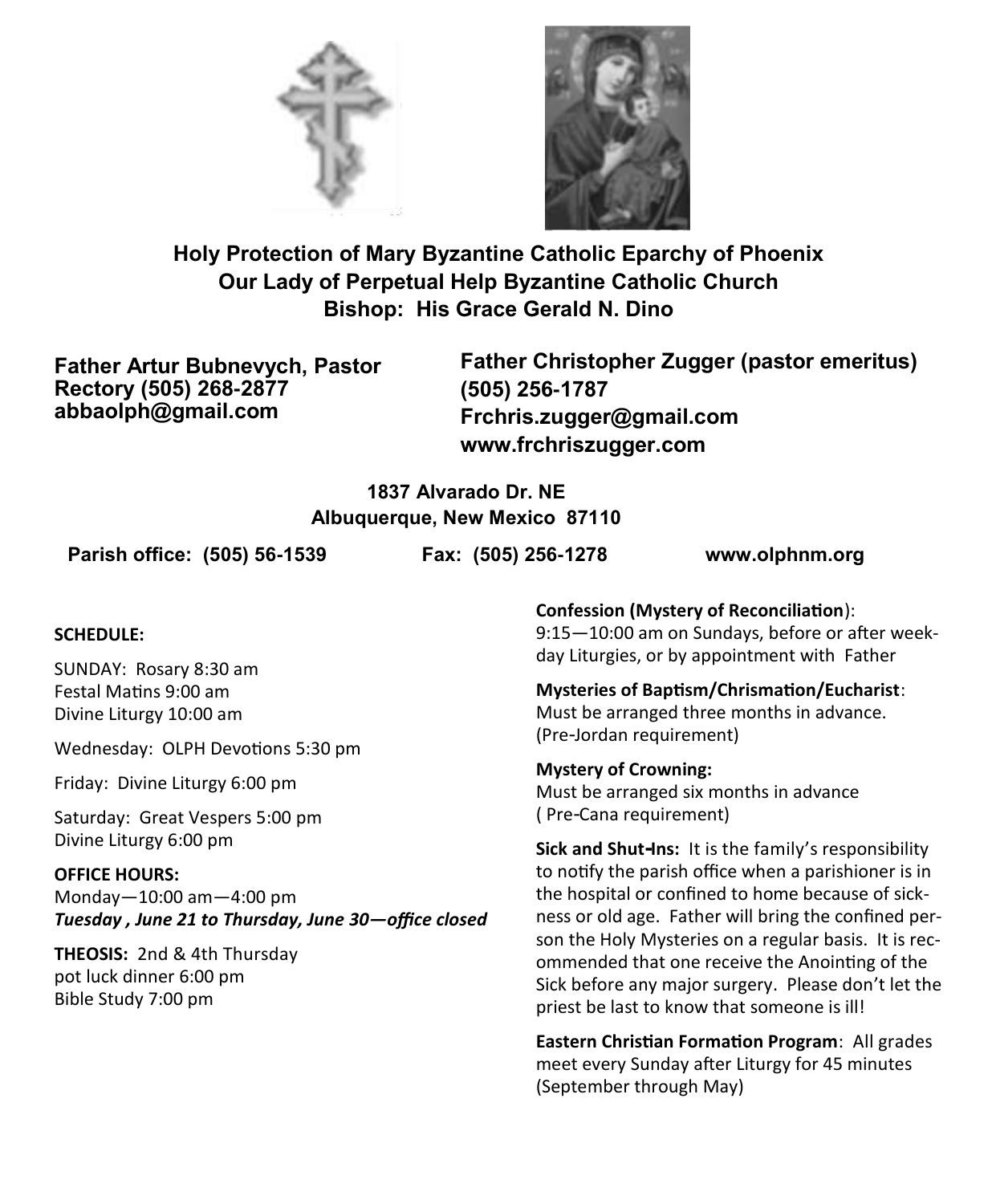**Welcome to our Church! If you are looking for a spiritual home, contact Father Artur or the office staff for more information. God bless you.**

| Today                                                          | 8:30 am<br>$9:00$ am<br>10:00 am                                                                             | Rosary<br>Matins/Confessions<br>Divine Liturgy for Parish Family Benefactors & Friends<br>Fr. Chris: + Chris Overlin by Ann Rajala<br><b>Blessing of Married Couples</b>                                                                                                          |  |
|----------------------------------------------------------------|--------------------------------------------------------------------------------------------------------------|-----------------------------------------------------------------------------------------------------------------------------------------------------------------------------------------------------------------------------------------------------------------------------------|--|
| June 20 Monday                                                 | Methodius Bishop-Martyr<br>Epistle: Romans 16:17-24; Gospel: Matthew 13:10-23                                |                                                                                                                                                                                                                                                                                   |  |
|                                                                | No Divine Liturgy                                                                                            |                                                                                                                                                                                                                                                                                   |  |
| June 21 Tuesday                                                | Julian Martyr Epistle: 1 Corinthians 1:1-9; Gospel: Matthew 13:24-30                                         |                                                                                                                                                                                                                                                                                   |  |
|                                                                | No Divine Liturgy                                                                                            |                                                                                                                                                                                                                                                                                   |  |
| June 22<br>Wednesday                                           | Eusebius Bishop-Martyr<br>Epistle: 1 Corinthians 2:9-3:8; Gospel: Matthew 13:31-36                           |                                                                                                                                                                                                                                                                                   |  |
|                                                                | 5:30 pm<br>No Divine Liturgy                                                                                 | <b>OLPH Devotions</b>                                                                                                                                                                                                                                                             |  |
| June 23 Thursday                                               | Agrippina Martyr<br>Epistle: 1 Corinthians 3:18-23; Gospel: Matthew 13:36-43                                 |                                                                                                                                                                                                                                                                                   |  |
|                                                                | 6:00 pm<br>7:00 pm                                                                                           | Pot-luck dinner<br>THEOSIS Bible Study                                                                                                                                                                                                                                            |  |
| June 24 Friday                                                 | Birth of John the Baptist /Solemn Holy Day<br>Epistle: Romans 13:11-14:4; Gospel: Luke 1:5-.25.57-68 & 76-80 |                                                                                                                                                                                                                                                                                   |  |
|                                                                | 6:00 pm                                                                                                      | Divine Liturgy with blessing of Litija Bread and Myrovanije;<br>Blessing on Lillian Murphy by Lorcan and<br>Christy MacMurchadha<br>Fr. Chris: +Reyes Enrique Santiago-Lugo                                                                                                       |  |
| June 25<br>Saturday                                            | Febronia Venerable Martyr Epistle: Romans 9:1-5; Gospel: Matthew 9:18-26                                     |                                                                                                                                                                                                                                                                                   |  |
| June 26 Sunday                                                 | 6th Sunday after Pentecost/Epistle: Romans 12:6-14; Gospel: Matthew 9:1-8                                    |                                                                                                                                                                                                                                                                                   |  |
| Patronal Feast of the Icon<br>of Our Lady of Perpetual<br>Help | 5:00 pm<br>6:00 pm<br>8:30 am<br>$9:00$ am<br>10:00 am<br>5:00 pm-8:00 pm                                    | Great Vespers with Litija<br>+Keenan Allan by Jilek Family<br>Rosary<br><b>Festive Matins/Confessions</b><br>Divine Liturgy for Parish Family, Benefactors & Friends<br>Fr. Chris: Intention of Lorcan MacMuchadha by wife Christy<br>Parish Family picnic at the Montgomery Pool |  |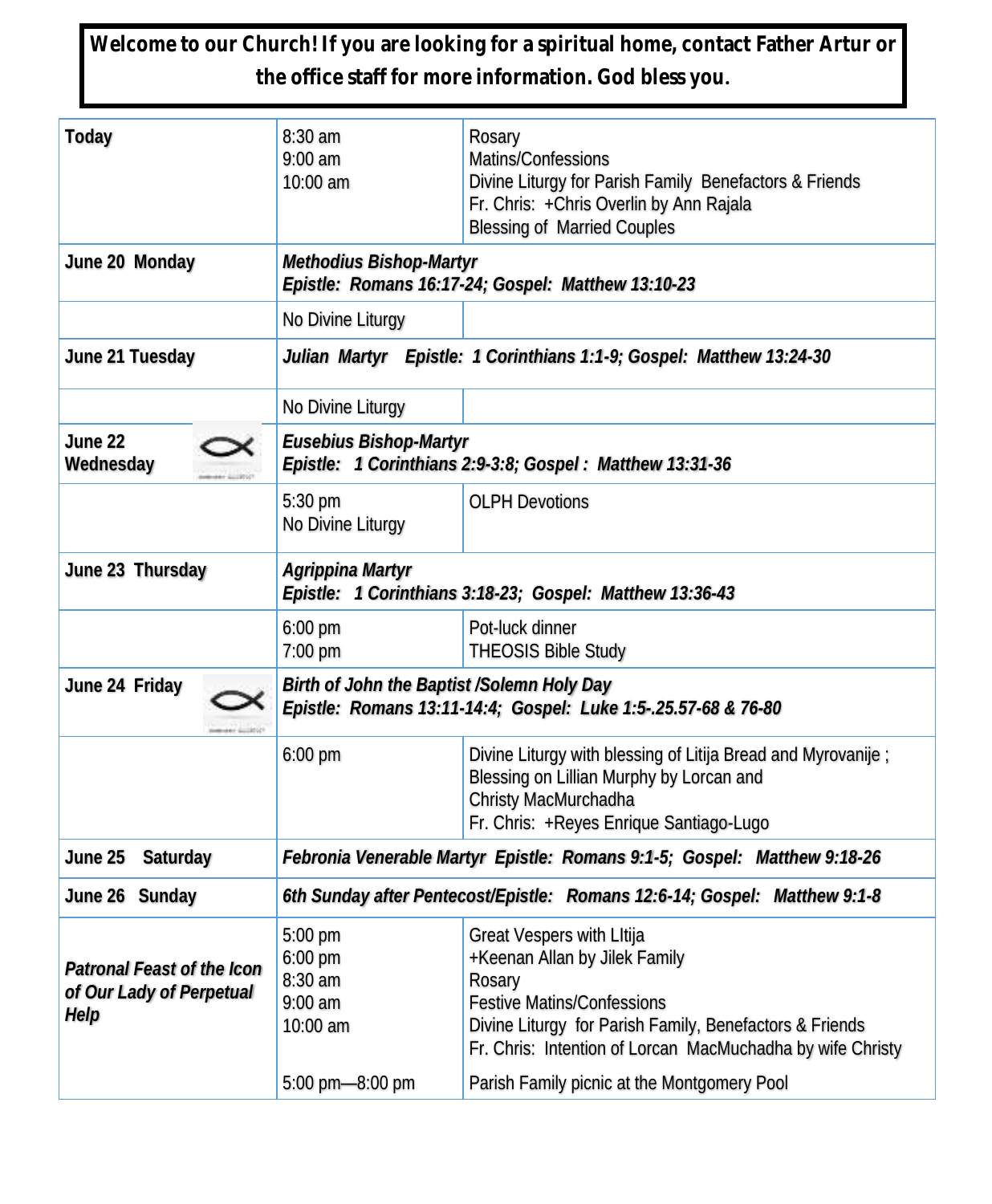Physician and Help of Those in sickness, Redeemer and Savior of the infirm; O Master and Lord of all, grant healing to your servants. Be clement, show mercy to those who have sinned much, and deliver them, O Christ, from their Iniquities, that they may glorify Your might divine

| Sharif Rabadi           | Fr. Julian Gnall      |  |  |
|-------------------------|-----------------------|--|--|
| Stephen Horner          | Henry Zugger          |  |  |
| Katrina Anderson        | John & Margie Disque  |  |  |
| Abraham Haddad          | <b>Phillip Fall</b>   |  |  |
| Jenny Ford              | Laura Dominquez       |  |  |
| Robert Hasaka           | Olga Bodnar           |  |  |
| Threima Leech           | Frances Brannan       |  |  |
| Priscilla Hughes        | John Deflice          |  |  |
| Steve Jakymiw           | Joe & Mary Ann Kosty  |  |  |
| <b>Lillian Murphy</b>   | Jordan Smith          |  |  |
| Marilyn Fore            | Maggie Batsel         |  |  |
| Demetrius Yackanich     | <b>Brent Bromberg</b> |  |  |
| Sven & Barbara Svensson | Jean Pesce            |  |  |

William Frank Joseph Koetter Mary Nell Preisler Mike Harahuc Robert Zadel Nathan Barkocy Jack & Lorraine Hubbell Quintin Santmaria & Family Heather Mattax Larry Bennett Paola Terlaza

Prayers in honor of and to the Blessed Virgin are a powerful weapon against sin, and for healing. If you recite the Rosary at home, please offer these intentions, and join us on Sunday at 8:30 am. Those who recite the Akathist to the Mother of God or the Rosary receive a partial indulgence when they do so in private, plenary indulgence when they do so as a group

#### **Intentions of the Rosary**

1st Decade: Help for persecuted Catholics, especially in communist and Islamic states 2nd Decade: Spiritual and physical growth of our parish and the Byzantine Catholic Church 3rd Decade: Increase in vocations to priesthood, diaconate, and consecrated life to serve the Byzantine Catholic Church 4th Decade: Repose of the souls who have no one praying for them

5th Decade: Healing of the sick in body, mind and soul



Vocation Icon Today: Donlin Next Sunday: Sullivan

## **Holy Father's Intentions for June**

**Universal: Human Solidarity** That the aged, marginalized, and those who have no one may fine—even within the huge cities of the world—opportunities for encounter and solidarity. **Evangelization: Seminarians and Novices** That seminarians and men and women entering religious life may have mentors who live the joy of the Gospel and prepare them wisely for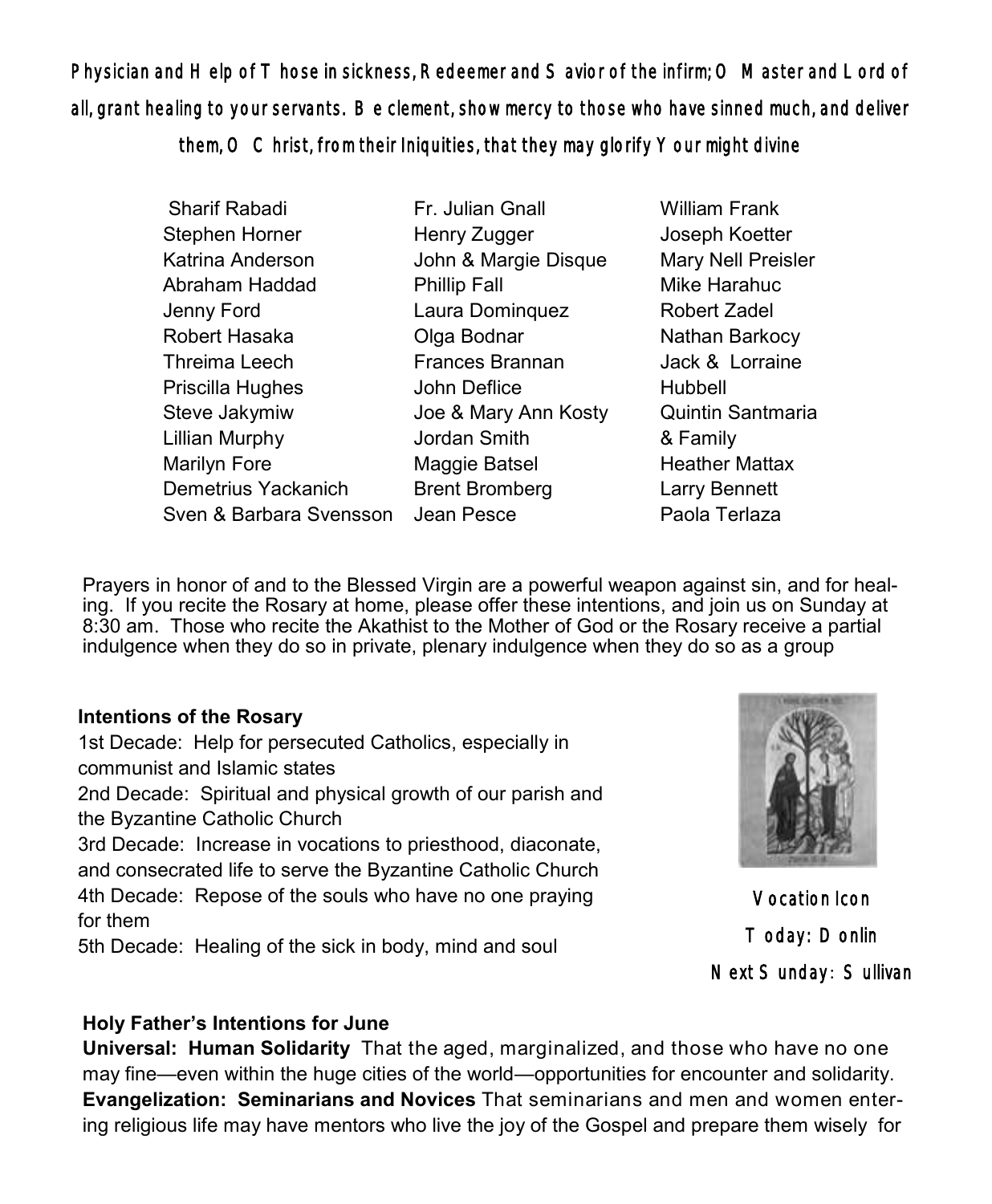June 12, 2016 - Attendance: 131

#### **Let's Keep OUR Church and Hall Clean**

Let's make an effort to leave the church in good order after Liturgy by returning our books where you found them and not leaving paper in the pews. In the hall, let's leave our table clean and free from crumbs and our chairs pushed into the table. Also check for papers and crumbs on the floor around your table.

There are no paid servants to clean up after ourselves. We are each servants of the Lord, and, thus, it is our loving responsibility to leave our church and hall in good condition. THANK YOU.

**All Women are invited to help plan the Women's Enrichment Weekend** coming this fall. We will meet in the church hall on Thursday, July 7th at 6 pm to laugh, eat and brainstorm. Bring your own dinner, or some food to share. Also come ready to share your ideas and suggestions as we begin to firm up our September 23-24th weekend schedule. See Pam Pettit or Cindy Loescher for more information.

| <b>DATE</b> | <b>READER</b> | <b>TROJCA</b> | <b>GREETER</b> | <b>COUNTER</b>                       | <b>HOST</b> |
|-------------|---------------|---------------|----------------|--------------------------------------|-------------|
| June 26     | – Brook Jilek | Grace Brewer  | Luba Kmetvk    | Cindy Loescher Open<br>Barbara DeLap |             |

## **Barbara's Hall Report:**

Thanks to Ashley Garcia for making lots and lots of nacho cheese with chips, chili and salsa. Yum! How delicious was that! Thanks. Cake was brought to celebrate Demetrius' 90th birthday. Happy Birthday! Cleanup was easy. Not too much to wash when you use a crock pot liner for the cheese dip.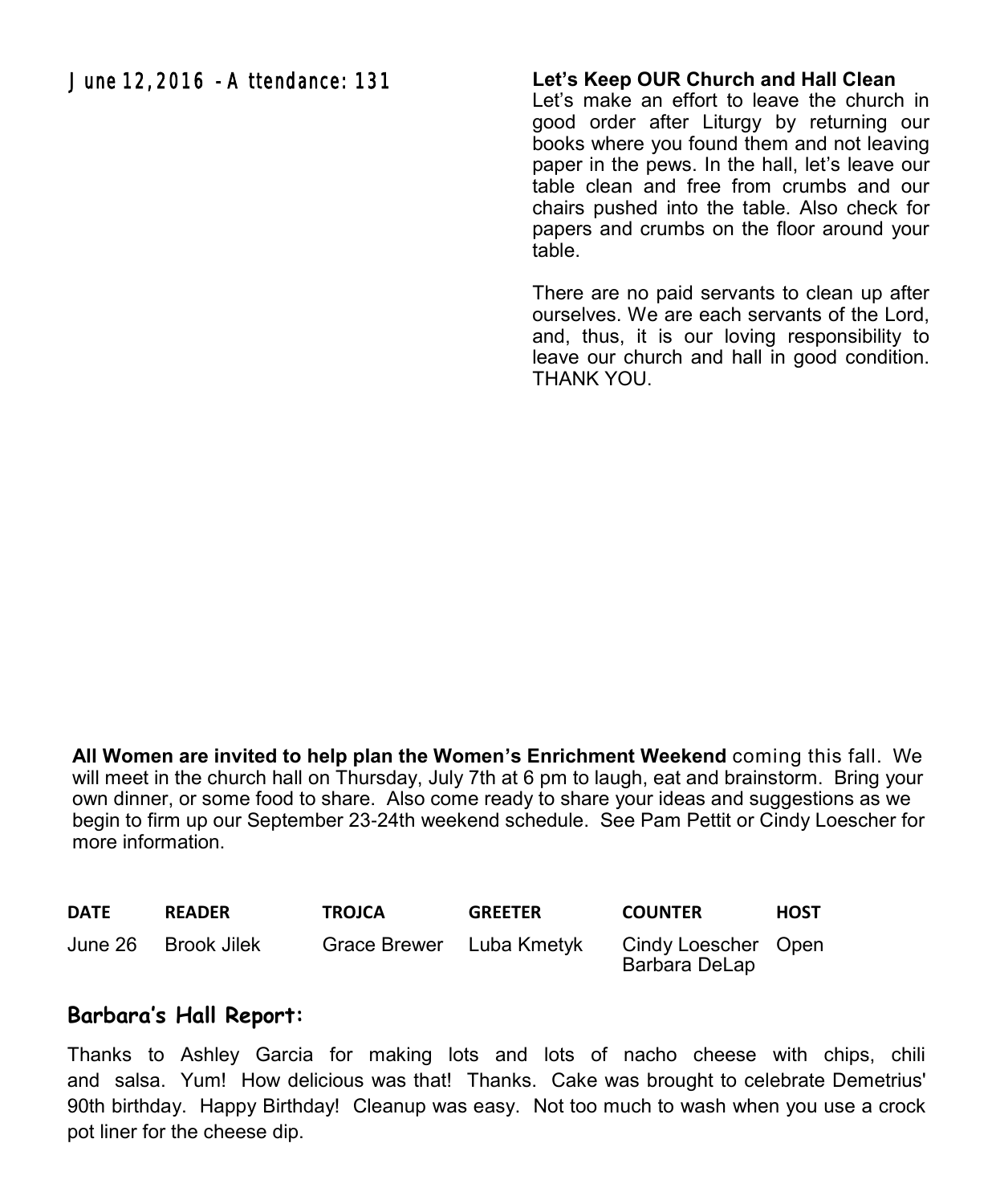## **Coming Events—Mark Your Calendars Now**

| June 24-26                  | Myrrh-Bearers Women Retreat Franciscan Retreat House in<br>Phoenix, AZ. Retreat theme: "Journey to Holiness."                 |
|-----------------------------|-------------------------------------------------------------------------------------------------------------------------------|
| Friday, June 24             | Feast of the Nativity of Saint John the Baptist<br>6:00 pm Divine Liturgy with blessing of Litija Bread and Myrovanije        |
| Sunday, June 26<br>Saturday | Feast of the Miraculous Icon of Our Lady of Perpetual Help—our church pa-<br>tron feast.<br>5:00 pm Great Vespers with Litija |
| Sunday                      | 9:00 am Festive Matins/10:00 am Divine Liturgy/Myrovanije<br>5:00 - 8:00 pm Parish Family picnic at the Montgomery Pool       |
| Wednesday, June 29          | Feast of the Preeminent Apostles SS Peter & Paul<br>(HOLY DAY OF OBLIGATION)                                                  |
| Tuesday                     | 6:00 pm Vesper Divine Liturgy with blessing of Litija and Myrovanije                                                          |
| Wednesday                   | 9:00 am Festive Divine Liturgy/Myrovanije                                                                                     |

#### **!!ATTENTION!! Office will be closed from** *Tuesday , June 21 to Thursday, June 30. Ann is away for vacation.*

## **Happy Father's Day to Our Fathers**

Father often knows best—and says it in few words. During my search for wise words from dads, people often said: "Dad didn't say that much, he taught by example." That bears out the theory that women are more into words while men are more into action—kind of like that St. Francis quote about always preaching the Gospel, but only using words when absolutely necessary. Most Gracious Heavenly Father, we thank you for our earthly fathers, those to whom you have entrusted the responsibility to provide loving protection of their families and guidance of their children. We thank you, also, for our priests and bishops, whose spiritual fatherhood is so vital to the faith of your people.

Today, as a nation, we honor all of our Fathers. We thank our Fathers for being men of faith and integrity in living the Gospel, and showing us how to do the same by their words and example. Today, we will pray for our living and deceased fathers. God bless all of our Fathers!

## **The Family: The Sanctuary of Life.**

The family is the "Sanctuary of Life" and the basic and vital cell of society. The Holy Family, of course, is unique. One member is God, another is sinless, and the third is a saint.

But the great lesson of today is that although God could have come into the world in any way he pleased, he chose to become a member of a family, obedient to his earthly parents, and yet totally devoted to the Heavenly Father's will, as we all must be.

He also shared the vulnerability that comes with being a member of a human family. "Herod is going to search for the child in order to destroy him." St. Joseph here plays the unbelievable role of protecting God. His readiness to do so speaks to every father about the role of protector, and to our whole society about the need we have for good and faithful fathers. The culture of life depends just as much on fathers making the right choices as on mothers doing so.

Strong families are an integral aspect of the Culture of Life. It is precisely the breakdown of family structure that increases the temptation to abort, or to resort to euthanasia or a lack of proper care for the elderly.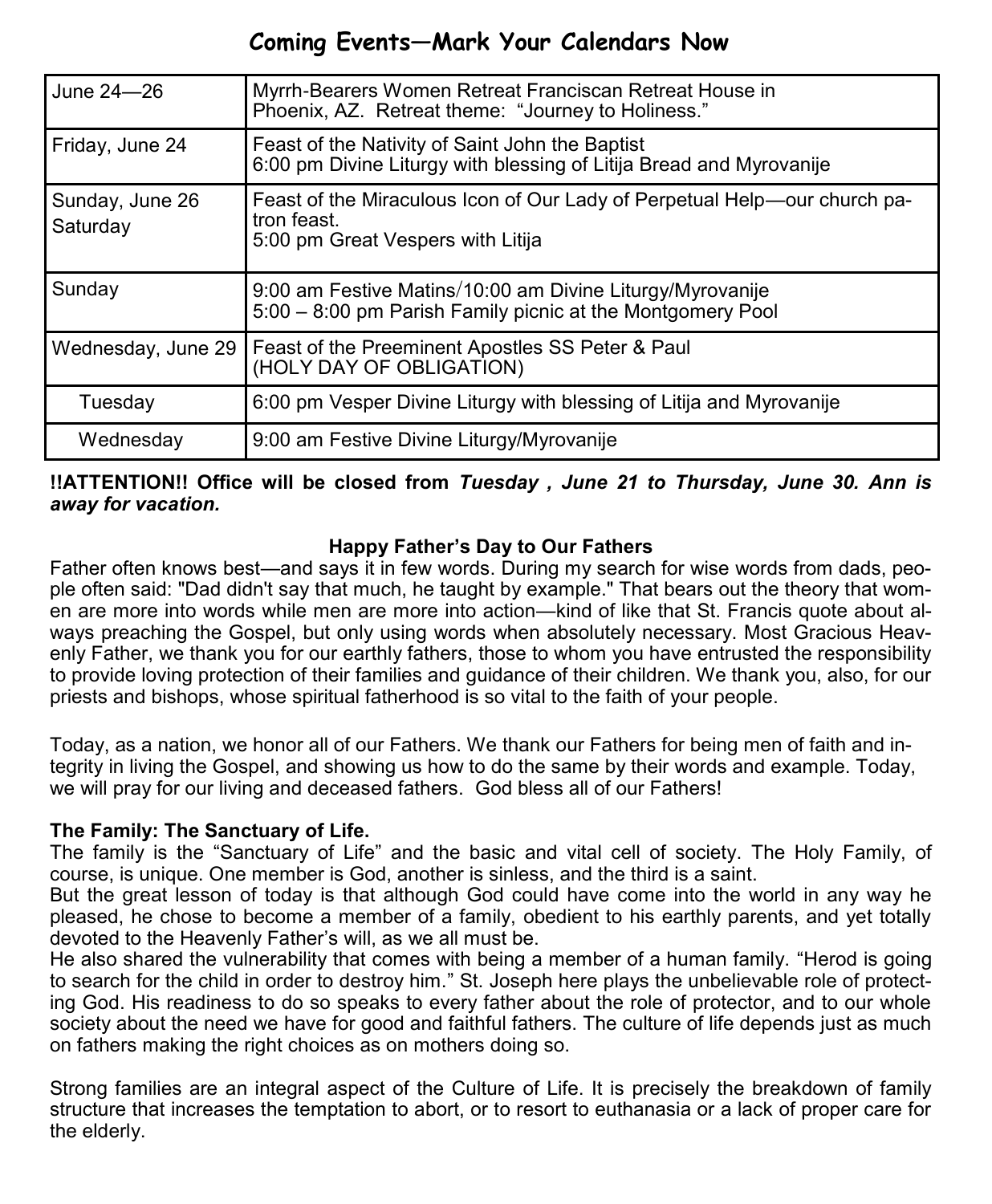# *Nativity of John the Baptist*

**John the Baptist is the only "ordinary" saint whose conception, birth and death are commemorated on the Church Calendar** (Sept. 23, June 24, Aug. 29). He is the Forerunner of Jesus, the last of the Jewish prophets, the one who prepared "the way of the Lord" for Jesus' ministry. The prophet's birth took place almost six months before that of Jesus, and according to the [Gospel](http://orthodoxwiki.org/Gospel) account was expected by prophecy [\(Matt.](http://orthodoxwiki.org/Gospel_of_Matthew) 3:3; Isa. 40:3; [Mal.](http://orthodoxwiki.org/index.php?title=Book_of_Malachi&action=edit&redlink=1) 3:1) and **foretold by an [angel](http://orthodoxwiki.org/Angel)**.

St. Elizabeth gives birth to him just one day before the end of a nine month pregnancy - this shows that unlike Jesus, Who is born after a perfect pregnancy, John is only a man, despite his prophetic abilities. The angel appeared to his father, the priest Zacharias, in the Temple sanctuary, but Zacharias doubted the angel's prediction of conception and birth of a prophet to himself and his wife as they were old. Zacharias lost his power of speech because of his unbelief over the birth of his son, and had it restored on the occasion of John's circumcision (Luke 1:64). **Zacharias, of course, should have known better:** there were several such occasions in the Bible, beginning with the patriarch Abraham himself, of conceptions by elderly or supposedly infertile women!

John was a [Nazirite](http://orthodoxwiki.org/Nazarite) from his birth (Luke 1:15; [Num.](http://orthodoxwiki.org/Numbers) 6:1-12), meaning that he was consecrated to God. Like most of the prophets, John spent his early years in the mountainous tract of Judea lying between Jerusalem and the Dead Sea (Matt. 3:1-12). He led a simple life, wearing rope and clothing made from camel hair, not fine linens, and eating "locusts and wild honey" (Matt. 3:4), not meat. This shows that he is a chosen one of God, who depends on God.

**As an adult John started to preach in public**, and people from "every quarter" were attracted to his message. The essence of his preaching was the necessity of repentance and turning away from selfish pursuits in order to serve and love God more. In addition he warned that a greater prophet was coming, and soon, who would transform the world by baptizing with fire**. He denounced the Sadducees and Pharisees as a "generation of vipers,"** and warned them not to assume their heritage gave them special privilege (Luke 3:8). He warned tax collectors and soldiers against extortion and plunder. His doctrine and manner of life stirred great interest, bringing people from Judea, Galilee, the Decapolis and beyond to see him on the banks of the Jordan River. There he baptized thousands who came in a spirit of repentance.

When Jesus comes to the Jordan river, John baptizes Him (reluctantly), at which the **Trinity is revealed for the first time**. From then on**, John "humbly steps aside**" as the song says for the feast of Theophany, and was executed because he confronted the corrupt Herodians with their sins. **In Resurrection icons, John is shown as one of the first waiting to be raised by Christ; in heaven he stands in supplication, with Mary, at the side of Jesus, as shown in the Deesis icons.** 

-*Adapted from Orthodox wiki.org*